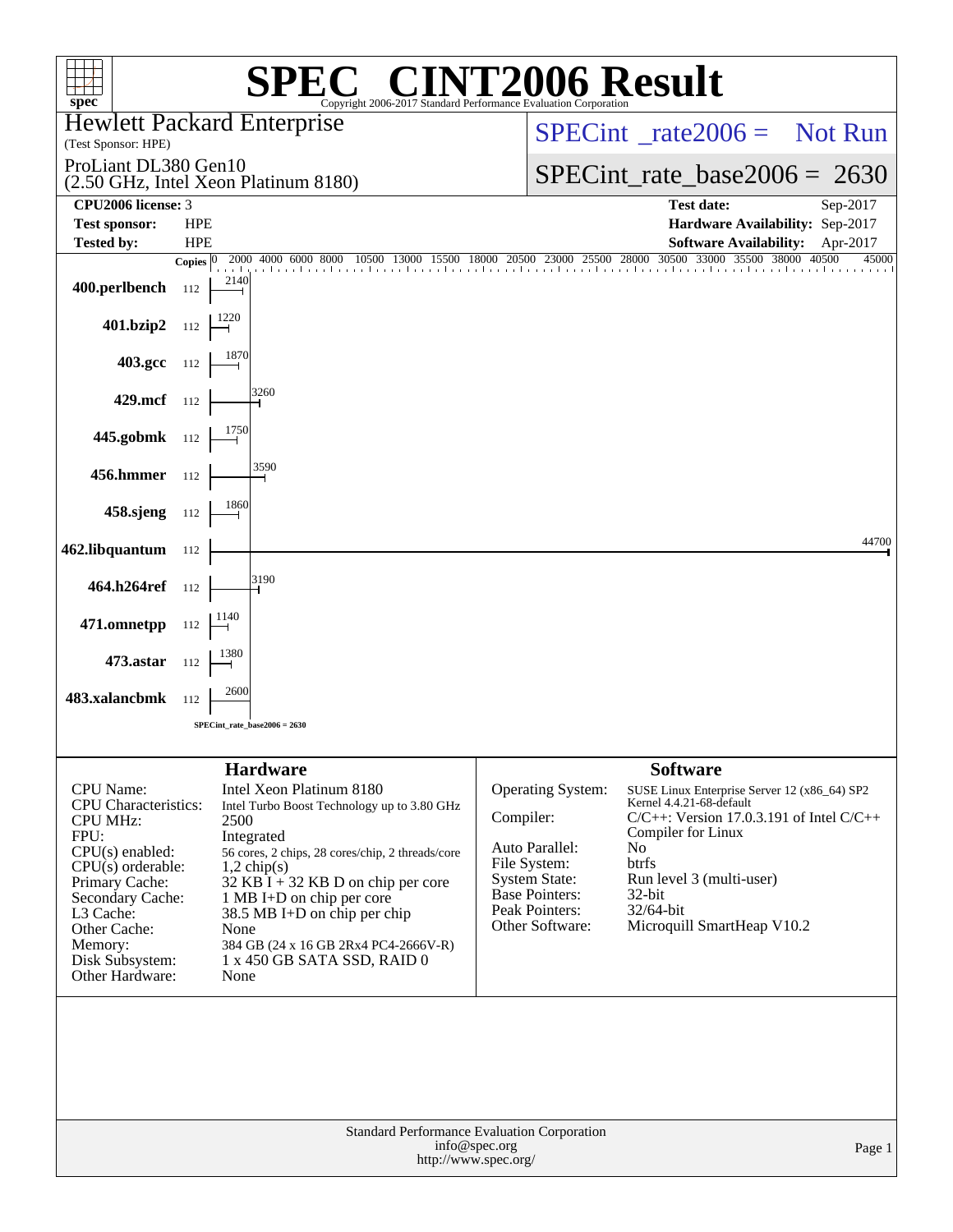

Hewlett Packard Enterprise

(Test Sponsor: HPE)

ProLiant DL380 Gen10

(2.50 GHz, Intel Xeon Platinum 8180)

 $SPECTnt_rate2006 = Not Run$ 

### [SPECint\\_rate\\_base2006 =](http://www.spec.org/auto/cpu2006/Docs/result-fields.html#SPECintratebase2006) 2630

**[CPU2006 license:](http://www.spec.org/auto/cpu2006/Docs/result-fields.html#CPU2006license)** 3 **[Test date:](http://www.spec.org/auto/cpu2006/Docs/result-fields.html#Testdate)** Sep-2017 **[Test sponsor:](http://www.spec.org/auto/cpu2006/Docs/result-fields.html#Testsponsor)** HPE **[Hardware Availability:](http://www.spec.org/auto/cpu2006/Docs/result-fields.html#HardwareAvailability)** Sep-2017 **[Tested by:](http://www.spec.org/auto/cpu2006/Docs/result-fields.html#Testedby)** HPE **[Software Availability:](http://www.spec.org/auto/cpu2006/Docs/result-fields.html#SoftwareAvailability)** Apr-2017

#### **[Results Table](http://www.spec.org/auto/cpu2006/Docs/result-fields.html#ResultsTable)**

|                                                                                                          | <b>Base</b>   |                |       |                |       |                |             | <b>Peak</b>   |                |              |                |              |                |              |
|----------------------------------------------------------------------------------------------------------|---------------|----------------|-------|----------------|-------|----------------|-------------|---------------|----------------|--------------|----------------|--------------|----------------|--------------|
| <b>Benchmark</b>                                                                                         | <b>Copies</b> | <b>Seconds</b> | Ratio | <b>Seconds</b> | Ratio | <b>Seconds</b> | Ratio       | <b>Copies</b> | <b>Seconds</b> | <b>Ratio</b> | <b>Seconds</b> | <b>Ratio</b> | <b>Seconds</b> | <b>Ratio</b> |
| 400.perlbench                                                                                            | 112           | 510            | 2140  | 511            | 2140  | 510            | 2140        |               |                |              |                |              |                |              |
| 401.bzip2                                                                                                | 112           | 886            | 1220  | 886            | 1220  | 883            | 1220        |               |                |              |                |              |                |              |
| $403.\mathrm{gcc}$                                                                                       | 112           | 480            | 1880  | 481            | 1870  | 481            | 1870        |               |                |              |                |              |                |              |
| $429$ .mcf                                                                                               | 112           | 316            | 3230  | 313            | 3260  | 313            | 3260        |               |                |              |                |              |                |              |
| $445$ .gobm $k$                                                                                          | 112           | 672            | 1750  | 671            | 1750  | 673            | 1750        |               |                |              |                |              |                |              |
| 456.hmmer                                                                                                | 112           | 291            | 3590  | 291            | 3590  | 290            | 3600l       |               |                |              |                |              |                |              |
| $458$ .sjeng                                                                                             | 112           | 729            | 1860  | 729            | 1860  | 729            | 1860        |               |                |              |                |              |                |              |
| 462.libquantum                                                                                           | 112           | 51.9           | 44700 | 51.9           | 44700 | 51.8           | 44800       |               |                |              |                |              |                |              |
| 464.h264ref                                                                                              | 112           | 781            | 3170  | 777            | 3190  | 778            | 3190        |               |                |              |                |              |                |              |
| 471.omnetpp                                                                                              | 112           | 615            | 1140  | 614            | 1140  | 614            | 1140        |               |                |              |                |              |                |              |
| $473$ . astar                                                                                            | 112           | 569            | 1380  | 568            | 1380  | 569            | 1380        |               |                |              |                |              |                |              |
| 483.xalancbmk                                                                                            | 112           | 296            | 2610  | 297            | 2600  | 298            | <b>2600</b> |               |                |              |                |              |                |              |
| Results appear in the order in which they were run. Bold underlined text indicates a median measurement. |               |                |       |                |       |                |             |               |                |              |                |              |                |              |

#### **[Submit Notes](http://www.spec.org/auto/cpu2006/Docs/result-fields.html#SubmitNotes)**

 The numactl mechanism was used to bind copies to processors. The config file option 'submit' was used to generate numactl commands to bind each copy to a specific processor. For details, please see the config file.

#### **[Operating System Notes](http://www.spec.org/auto/cpu2006/Docs/result-fields.html#OperatingSystemNotes)**

 Stack size set to unlimited using "ulimit -s unlimited" Transparent Huge Pages enabled by default Filesystem page cache cleared with: shell invocation of 'sync; echo 3 > /proc/sys/vm/drop\_caches' prior to run runspec command invoked through numactl i.e.: numactl --interleave=all runspec <etc>

#### **[Platform Notes](http://www.spec.org/auto/cpu2006/Docs/result-fields.html#PlatformNotes)**

BIOS Configuration: Thermal Configuration set to Maximum Cooling LLC Dead Line Allocation set to Disabled Workload Profile set to General Throughput Compute Sysinfo program /spec\_cpu/cpu2006/config/sysinfo.rev6993 Revision 6993 of 2015-11-06 (b5e8d4b4eb51ed28d7f98696cbe290c1) running on local Wed Jan 3 22:54:39 2001

 This section contains SUT (System Under Test) info as seen by some common utilities. To remove or add to this section, see: <http://www.spec.org/cpu2006/Docs/config.html#sysinfo>

Continued on next page

Standard Performance Evaluation Corporation [info@spec.org](mailto:info@spec.org) <http://www.spec.org/>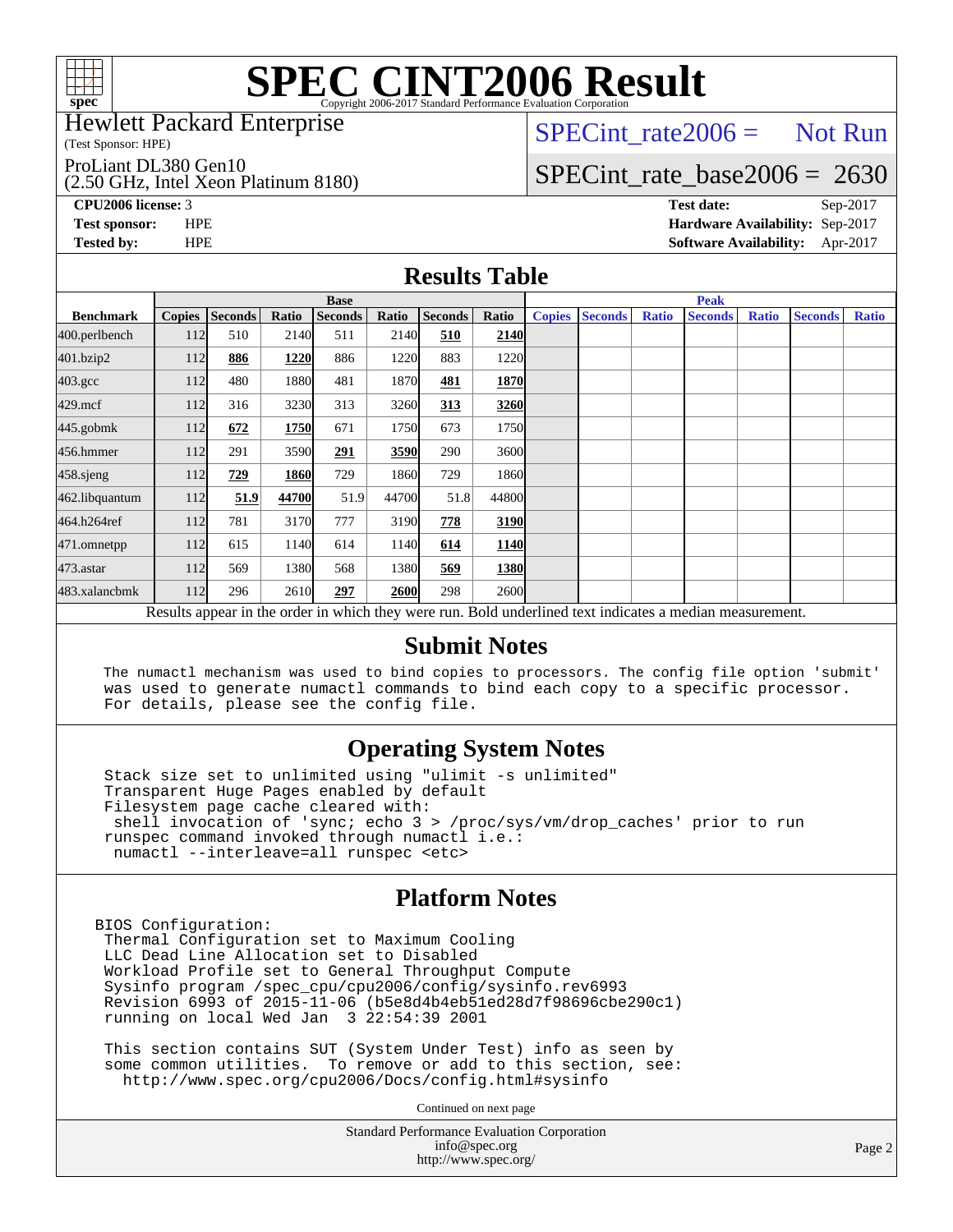

(Test Sponsor: HPE) Hewlett Packard Enterprise

(2.50 GHz, Intel Xeon Platinum 8180)

 $SPECint rate2006 =$  Not Run

ProLiant DL380 Gen10

[SPECint\\_rate\\_base2006 =](http://www.spec.org/auto/cpu2006/Docs/result-fields.html#SPECintratebase2006) 2630

**[CPU2006 license:](http://www.spec.org/auto/cpu2006/Docs/result-fields.html#CPU2006license)** 3 **[Test date:](http://www.spec.org/auto/cpu2006/Docs/result-fields.html#Testdate)** Sep-2017 **[Test sponsor:](http://www.spec.org/auto/cpu2006/Docs/result-fields.html#Testsponsor)** HPE **[Hardware Availability:](http://www.spec.org/auto/cpu2006/Docs/result-fields.html#HardwareAvailability)** Sep-2017 **[Tested by:](http://www.spec.org/auto/cpu2006/Docs/result-fields.html#Testedby)** HPE **[Software Availability:](http://www.spec.org/auto/cpu2006/Docs/result-fields.html#SoftwareAvailability)** Apr-2017

#### **[Platform Notes \(Continued\)](http://www.spec.org/auto/cpu2006/Docs/result-fields.html#PlatformNotes)**

Standard Performance Evaluation Corporation [info@spec.org](mailto:info@spec.org) From /proc/cpuinfo model name : Intel(R) Xeon(R) Platinum 8180 CPU @ 2.50GHz 2 "physical id"s (chips) 112 "processors" cores, siblings (Caution: counting these is hw and system dependent. The following excerpts from /proc/cpuinfo might not be reliable. Use with caution.) cpu cores : 28 siblings : 56 physical 0: cores 0 1 2 3 4 5 6 8 9 10 11 12 13 14 16 17 18 19 20 21 22 24 25 26 27 28 29 30 physical 1: cores 0 1 2 3 4 5 6 8 9 10 11 12 13 14 16 17 18 19 20 21 22 24 25 26 27 28 29 30 cache size : 39424 KB From /proc/meminfo<br>MemTotal: 395708488 kB HugePages\_Total: 0<br>Hugepagesize: 2048 kB Hugepagesize: /usr/bin/lsb\_release -d SUSE Linux Enterprise Server 12 SP2 From /etc/\*release\* /etc/\*version\* SuSE-release: SUSE Linux Enterprise Server 12 (x86\_64) VERSION = 12 PATCHLEVEL = 2 # This file is deprecated and will be removed in a future service pack or release. # Please check /etc/os-release for details about this release. os-release: NAME="SLES" VERSION="12-SP2" VERSION\_ID="12.2" PRETTY\_NAME="SUSE Linux Enterprise Server 12 SP2" ID="sles" ANSI\_COLOR="0;32" CPE\_NAME="cpe:/o:suse:sles:12:sp2" uname -a: Linux local 4.4.21-68-default #1 SMP Tue Oct 18 18:19:37 UTC 2016 (63cf368) x86\_64 x86\_64 x86\_64 GNU/Linux run-level 3 Jan 3 22:50 SPEC is set to: /spec\_cpu/cpu2006 Filesystem Type Size Used Avail Use% Mounted on /dev/sda3 btrfs 445G 212G 231G 48% / Additional information from dmidecode: Warning: Use caution when you interpret this section. The 'dmidecode' program Continued on next page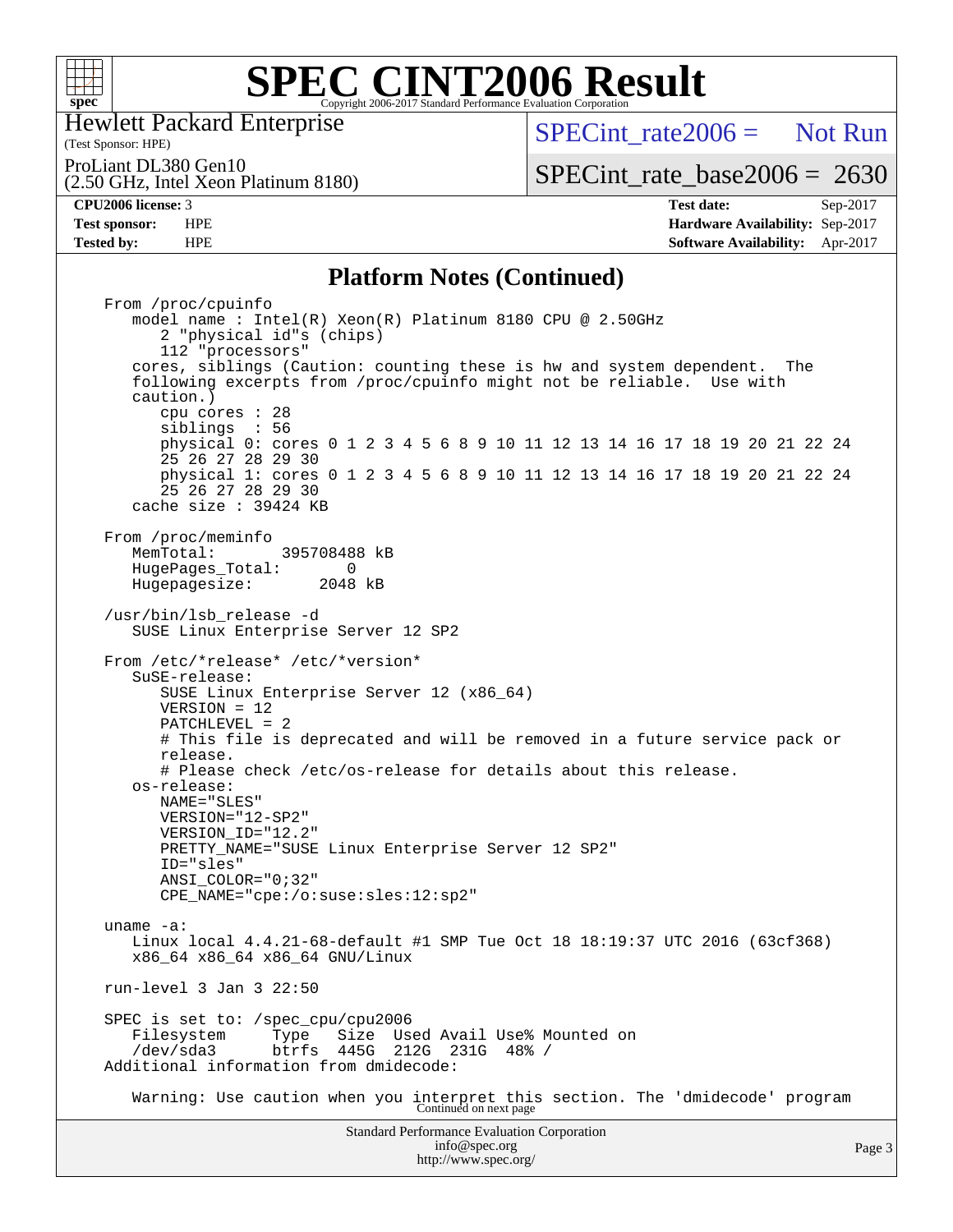

Hewlett Packard Enterprise

(Test Sponsor: HPE)

 $SPECTnt_rate2006 = Not Run$ 

ProLiant DL380 Gen10

(2.50 GHz, Intel Xeon Platinum 8180)

[SPECint\\_rate\\_base2006 =](http://www.spec.org/auto/cpu2006/Docs/result-fields.html#SPECintratebase2006) 2630

**[CPU2006 license:](http://www.spec.org/auto/cpu2006/Docs/result-fields.html#CPU2006license)** 3 **[Test date:](http://www.spec.org/auto/cpu2006/Docs/result-fields.html#Testdate)** Sep-2017 **[Test sponsor:](http://www.spec.org/auto/cpu2006/Docs/result-fields.html#Testsponsor)** HPE **[Hardware Availability:](http://www.spec.org/auto/cpu2006/Docs/result-fields.html#HardwareAvailability)** Sep-2017 **[Tested by:](http://www.spec.org/auto/cpu2006/Docs/result-fields.html#Testedby)** HPE **[Software Availability:](http://www.spec.org/auto/cpu2006/Docs/result-fields.html#SoftwareAvailability)** Apr-2017

#### **[Platform Notes \(Continued\)](http://www.spec.org/auto/cpu2006/Docs/result-fields.html#PlatformNotes)**

 reads system data which is "intended to allow hardware to be accurately determined", but the intent may not be met, as there are frequent changes to hardware, firmware, and the "DMTF SMBIOS" standard.

 BIOS HPE U30 08/18/2017 Memory: 24x UNKNOWN NOT AVAILABLE 16 GB 2 rank 2666 MHz

(End of data from sysinfo program)

#### **[General Notes](http://www.spec.org/auto/cpu2006/Docs/result-fields.html#GeneralNotes)**

Environment variables set by runspec before the start of the run: LD\_LIBRARY\_PATH = "/spec\_cpu/cpu2006/lib/ia32:/spec\_cpu/cpu2006/lib/intel64:/spec\_cpu/cpu2006/sh10.2"

 Binaries compiled on a system with 1x Intel Core i7-4790 CPU + 32GB RAM memory using Redhat Enterprise Linux 7.2

### **[Base Compiler Invocation](http://www.spec.org/auto/cpu2006/Docs/result-fields.html#BaseCompilerInvocation)**

[C benchmarks](http://www.spec.org/auto/cpu2006/Docs/result-fields.html#Cbenchmarks):

[icc -m32 -L/opt/intel/compilers\\_and\\_libraries\\_2017/linux/lib/ia32](http://www.spec.org/cpu2006/results/res2017q4/cpu2006-20170918-49921.flags.html#user_CCbase_intel_icc_c29f3ff5a7ed067b11e4ec10a03f03ae)

[C++ benchmarks:](http://www.spec.org/auto/cpu2006/Docs/result-fields.html#CXXbenchmarks)

[icpc -m32 -L/opt/intel/compilers\\_and\\_libraries\\_2017/linux/lib/ia32](http://www.spec.org/cpu2006/results/res2017q4/cpu2006-20170918-49921.flags.html#user_CXXbase_intel_icpc_8c35c7808b62dab9ae41a1aa06361b6b)

### **[Base Portability Flags](http://www.spec.org/auto/cpu2006/Docs/result-fields.html#BasePortabilityFlags)**

 400.perlbench: [-D\\_FILE\\_OFFSET\\_BITS=64](http://www.spec.org/cpu2006/results/res2017q4/cpu2006-20170918-49921.flags.html#user_basePORTABILITY400_perlbench_file_offset_bits_64_438cf9856305ebd76870a2c6dc2689ab) [-DSPEC\\_CPU\\_LINUX\\_IA32](http://www.spec.org/cpu2006/results/res2017q4/cpu2006-20170918-49921.flags.html#b400.perlbench_baseCPORTABILITY_DSPEC_CPU_LINUX_IA32) 401.bzip2: [-D\\_FILE\\_OFFSET\\_BITS=64](http://www.spec.org/cpu2006/results/res2017q4/cpu2006-20170918-49921.flags.html#user_basePORTABILITY401_bzip2_file_offset_bits_64_438cf9856305ebd76870a2c6dc2689ab) 403.gcc: [-D\\_FILE\\_OFFSET\\_BITS=64](http://www.spec.org/cpu2006/results/res2017q4/cpu2006-20170918-49921.flags.html#user_basePORTABILITY403_gcc_file_offset_bits_64_438cf9856305ebd76870a2c6dc2689ab) 429.mcf: [-D\\_FILE\\_OFFSET\\_BITS=64](http://www.spec.org/cpu2006/results/res2017q4/cpu2006-20170918-49921.flags.html#user_basePORTABILITY429_mcf_file_offset_bits_64_438cf9856305ebd76870a2c6dc2689ab) 445.gobmk: [-D\\_FILE\\_OFFSET\\_BITS=64](http://www.spec.org/cpu2006/results/res2017q4/cpu2006-20170918-49921.flags.html#user_basePORTABILITY445_gobmk_file_offset_bits_64_438cf9856305ebd76870a2c6dc2689ab) 456.hmmer: [-D\\_FILE\\_OFFSET\\_BITS=64](http://www.spec.org/cpu2006/results/res2017q4/cpu2006-20170918-49921.flags.html#user_basePORTABILITY456_hmmer_file_offset_bits_64_438cf9856305ebd76870a2c6dc2689ab) 458.sjeng: [-D\\_FILE\\_OFFSET\\_BITS=64](http://www.spec.org/cpu2006/results/res2017q4/cpu2006-20170918-49921.flags.html#user_basePORTABILITY458_sjeng_file_offset_bits_64_438cf9856305ebd76870a2c6dc2689ab) 462.libquantum: [-D\\_FILE\\_OFFSET\\_BITS=64](http://www.spec.org/cpu2006/results/res2017q4/cpu2006-20170918-49921.flags.html#user_basePORTABILITY462_libquantum_file_offset_bits_64_438cf9856305ebd76870a2c6dc2689ab) [-DSPEC\\_CPU\\_LINUX](http://www.spec.org/cpu2006/results/res2017q4/cpu2006-20170918-49921.flags.html#b462.libquantum_baseCPORTABILITY_DSPEC_CPU_LINUX) 464.h264ref: [-D\\_FILE\\_OFFSET\\_BITS=64](http://www.spec.org/cpu2006/results/res2017q4/cpu2006-20170918-49921.flags.html#user_basePORTABILITY464_h264ref_file_offset_bits_64_438cf9856305ebd76870a2c6dc2689ab) 471.omnetpp: [-D\\_FILE\\_OFFSET\\_BITS=64](http://www.spec.org/cpu2006/results/res2017q4/cpu2006-20170918-49921.flags.html#user_basePORTABILITY471_omnetpp_file_offset_bits_64_438cf9856305ebd76870a2c6dc2689ab) 473.astar: [-D\\_FILE\\_OFFSET\\_BITS=64](http://www.spec.org/cpu2006/results/res2017q4/cpu2006-20170918-49921.flags.html#user_basePORTABILITY473_astar_file_offset_bits_64_438cf9856305ebd76870a2c6dc2689ab) 483.xalancbmk: [-D\\_FILE\\_OFFSET\\_BITS=64](http://www.spec.org/cpu2006/results/res2017q4/cpu2006-20170918-49921.flags.html#user_basePORTABILITY483_xalancbmk_file_offset_bits_64_438cf9856305ebd76870a2c6dc2689ab) [-DSPEC\\_CPU\\_LINUX](http://www.spec.org/cpu2006/results/res2017q4/cpu2006-20170918-49921.flags.html#b483.xalancbmk_baseCXXPORTABILITY_DSPEC_CPU_LINUX)

### **[Base Optimization Flags](http://www.spec.org/auto/cpu2006/Docs/result-fields.html#BaseOptimizationFlags)**

[C benchmarks](http://www.spec.org/auto/cpu2006/Docs/result-fields.html#Cbenchmarks):

[-xCORE-AVX512](http://www.spec.org/cpu2006/results/res2017q4/cpu2006-20170918-49921.flags.html#user_CCbase_f-xCORE-AVX512) [-ipo](http://www.spec.org/cpu2006/results/res2017q4/cpu2006-20170918-49921.flags.html#user_CCbase_f-ipo) [-O3](http://www.spec.org/cpu2006/results/res2017q4/cpu2006-20170918-49921.flags.html#user_CCbase_f-O3) [-no-prec-div](http://www.spec.org/cpu2006/results/res2017q4/cpu2006-20170918-49921.flags.html#user_CCbase_f-no-prec-div) [-qopt-prefetch](http://www.spec.org/cpu2006/results/res2017q4/cpu2006-20170918-49921.flags.html#user_CCbase_f-qopt-prefetch) [-qopt-mem-layout-trans=3](http://www.spec.org/cpu2006/results/res2017q4/cpu2006-20170918-49921.flags.html#user_CCbase_f-qopt-mem-layout-trans_170f5be61cd2cedc9b54468c59262d5d)

Continued on next page

Standard Performance Evaluation Corporation [info@spec.org](mailto:info@spec.org) <http://www.spec.org/>

Page 4